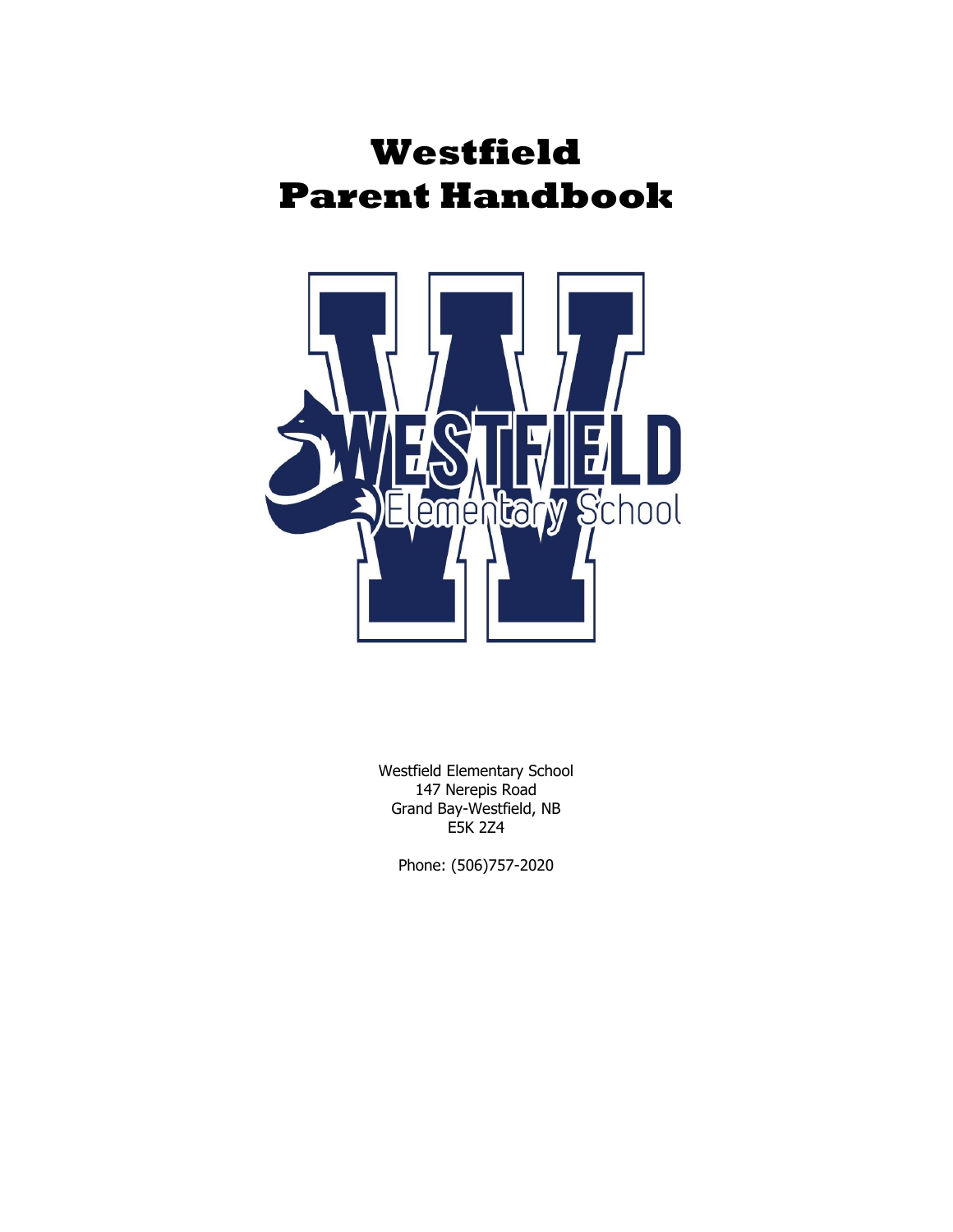

# **Mission Statement**

## **Together We Learn Ensemble, Nous Apprenons**

## **At Westfield School, WE believe:**

- Learning is maximized when students (and teachers) are given choice, freedom and the opportunity to make mistakes and learn learn from them.
- All students can learn and succeed, just maybe not on the same day in the same way. Strive for progress, not perfection.
- No significant learning occurs without a significant relationship.
- When schools, families and community groups work together to support learning, children tend to do better in school and like school more.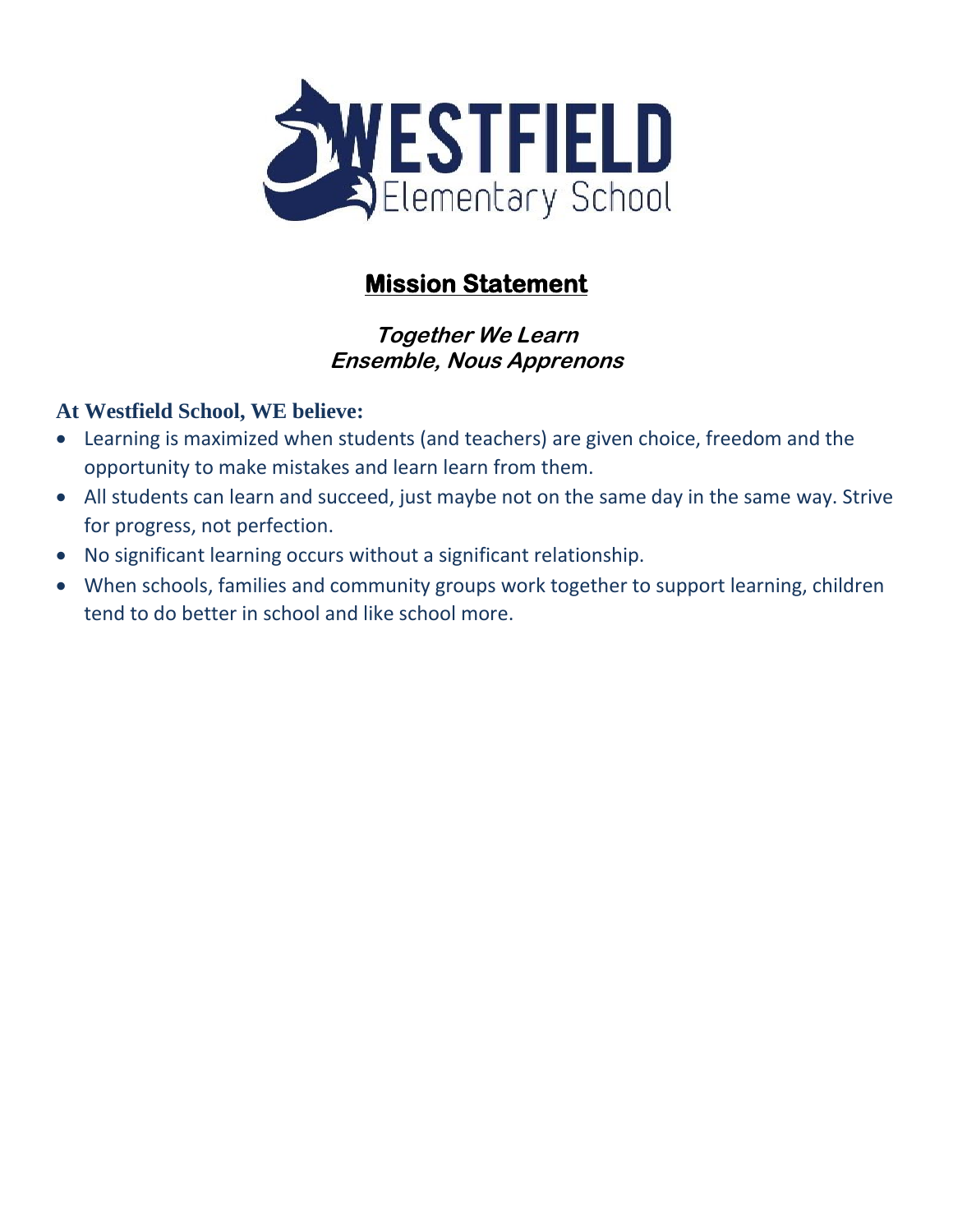#### **School Hours as of June 10**

| 8:00        | Early Supervision begins   |
|-------------|----------------------------|
| 8:25        | O Canada and Announcements |
| 10:05-10:20 | Recess K-2                 |
| 10:25-10:40 | Recess 3-5                 |
| 12:00-12:25 | K-2 outside play           |
| 12:25-12:50 | Lunch in classrooms        |
| 12:50-1:15  | 3-5 outside play           |
| 1:50        | K-2 dismissal              |
| 2:50        | 3-5 dismissal              |



#### **Transportation**

#### **Bus students**



Students who travel on a school bus must behave in a manner that does not compromise the safety of any occupant of the bus or cause damage to the bus. Students are expected to:

- Respect each other
- Stay in their seat
- Keep their hands to themselves
- Keep their voices down

Students whose behaviour could endanger the safety of any occupant of the bus or cause damage to the bus will lose the privilege of traveling on the bus.

ASD-S Transportation Dept. states, "For safety reasons, PLEASE do not send requests to the school asking for your child to go on a different bus after school UNLESS it is an emergency or for an extended period of time." We CANNOT allow a child to go on a different bus because they want to go to a friend's house after school.

Parents/Guardians may request to have their child/children delivered to an alternate address. Students who are zoned for Westfield School MAY be permitted to travel to an alternate address providing all of the following conditions are met:

- $\circ$  a "*Request for Alternate Transportation*" form, with parent/guardian's signature is submitted through the ASD-S website.
- $\circ$  the service requested is to be applied consistently to the same locations and
- o the request can be accommodated by an existing route and stop; and
- $\circ$  the school bus has space for extra passengers.

#### **Other Things to Note**

#### • **Bus Zone/ Drop Off and Pick Up**

Buses pick up and drop off students in the front of the school. Parents are to drop off and pick up students at the side of the school in the designated areas. Please do not park your vehicle in front of the school should you have to enter the building.

- **School Visitors:** ASD-S and Westfield School policy dictates that all visitors sign in and report to the office to identify themselves to school personnel.
- **Changes in after-school routines**: Occasionally a child's after school routine may change. Any changes to your child's dismissal routine (ie. A relative or friend picking up your child), should be indicated to the teacher in writing. This lets the teacher know whom the child can leave with.
- If you are picking your child up after school, please wait for him or her in the front hall.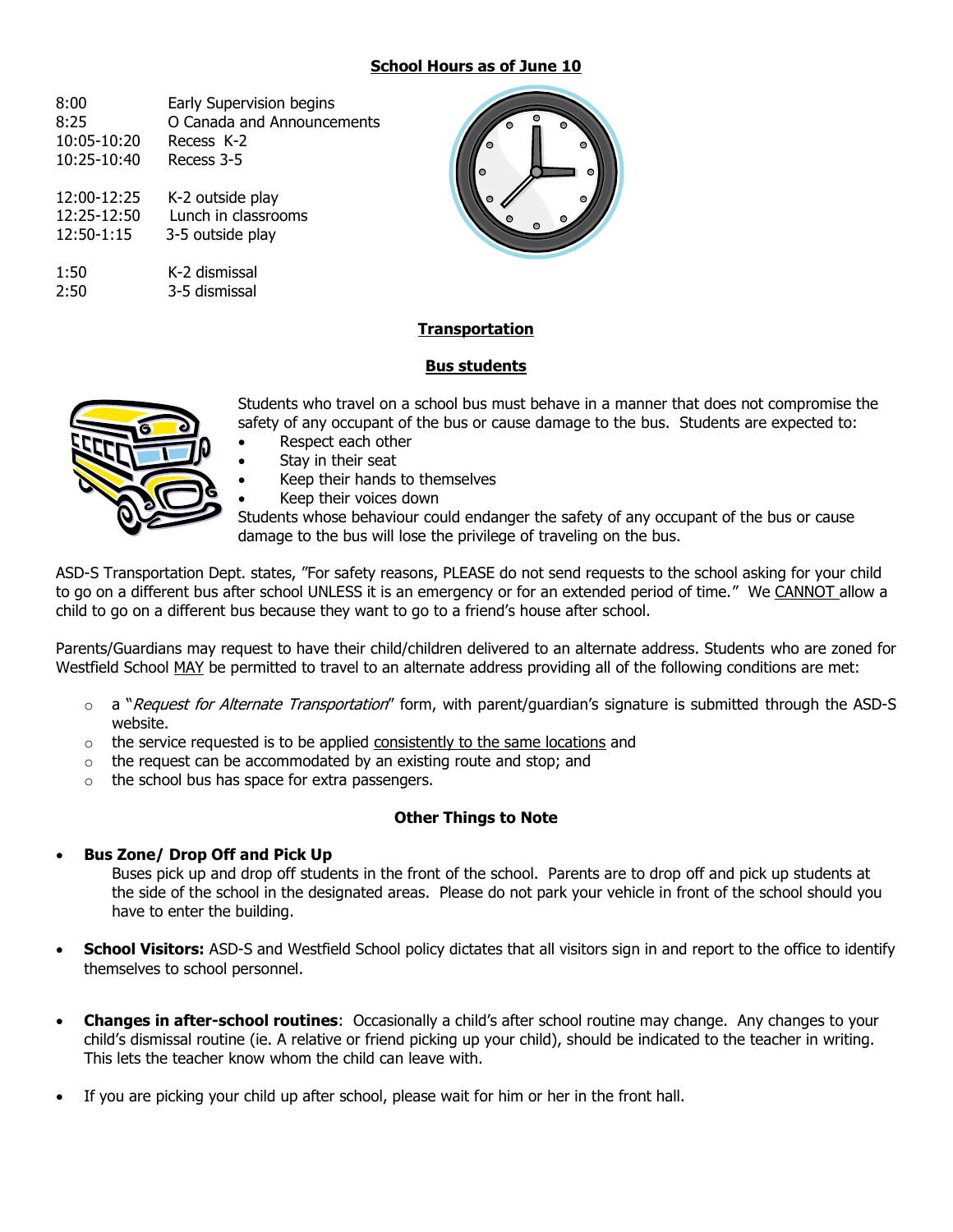#### **Absences**

As stated in the Education Act, all students are expected to attend school on a daily basis. Occasionally, absences are necessary due to illness or appointments. If/when this occurs, parents are asked to send in a written excuse to the classroom teacher informing them of the absence (if planned) or reason for absence.

Another option is to use the "Safe Arrival" System.

- 1. Interactive Toll-Free Phone : Call 1-833-219-9065. Follow instructions to report an absence.
- 2. School Messenger App : Download the School Messenger App to your phone Tap sign up to create your account. Provide the email address you have on record with your child's school. Select Attendance from the menu and then select Report and Absence
- 3. Website: [https://go.schoolmessenger.ca](https://go.schoolmessenger.ca/)

Absences can be reported in advance 24 hours a day and 7 days a week.

Please have your child here no earlier than 8:05 and no later than 8:45 if dropping them off. Please remember though that instruction starts at that time and it would be advised that they arrive between 8:30-8:45 to get settled and ready for the day.

Attempt to schedule your child's appointments outside of instruction time when possible. In the event that you must pick your child up at school during regular hours, please notify the teacher by sending a note and upon arrival, call the school and we can bring them out or go to the school office to wait for your child. The administrative assistant will have your child sent to the front hall for you.

#### **Health**

#### **Communicable Diseases and Head Lice**

When your child enters the school system, he/she will have a much wider circle of friends, and, as a consequence, will be exposed to more communicable diseases such as colds, influenza, conjunctivitis (pink eye), mumps, etc. If your child experiences any of these, please contact the school so that we may monitor the situation.

School age children may sometimes come in contact with head lice and we ask that you check your child's head regularly and should head lice be detected, please contact the school. As well, you may choose to contact your local pharmacist for advice.

#### **Medications**

Occasionally a child must take medication at school. Policy 704 states that prescription drugs may be administered by staff members upon a signed written request from the parent or guardian. Forms are available at the office.

#### **Allergen-Free Environment**

Classrooms at Westfield School are PEANUT ALLERGY SENSITIVE classrooms. We ask that you do not send any food product that may contain nuts. Please check labels. Also, we ask that students, staff and parents avoid wearing scented products, deodorants, body sprays and hair sprays.

#### **Food**

#### **Breakfast Program**

Westfield School offers a breakfast for students. It is available between 8:00 and 8:30. This initiative is not meant to replace the parental responsibility for feeding children, but for a variety of reasons many children come to school without breakfast. It may be that they got up too late, or that they just didn't feel like eating. Whatever the reason, we want students to feel that they can come and have something to eat before starting the school day. We also have grab and go snacks for students should they require something additional.

#### **Hot Lunch**

The Home and School Association offers a hot lunch program. Information is sent home at the beginning of the school year and it will also be available on our school website. Milk is also sold.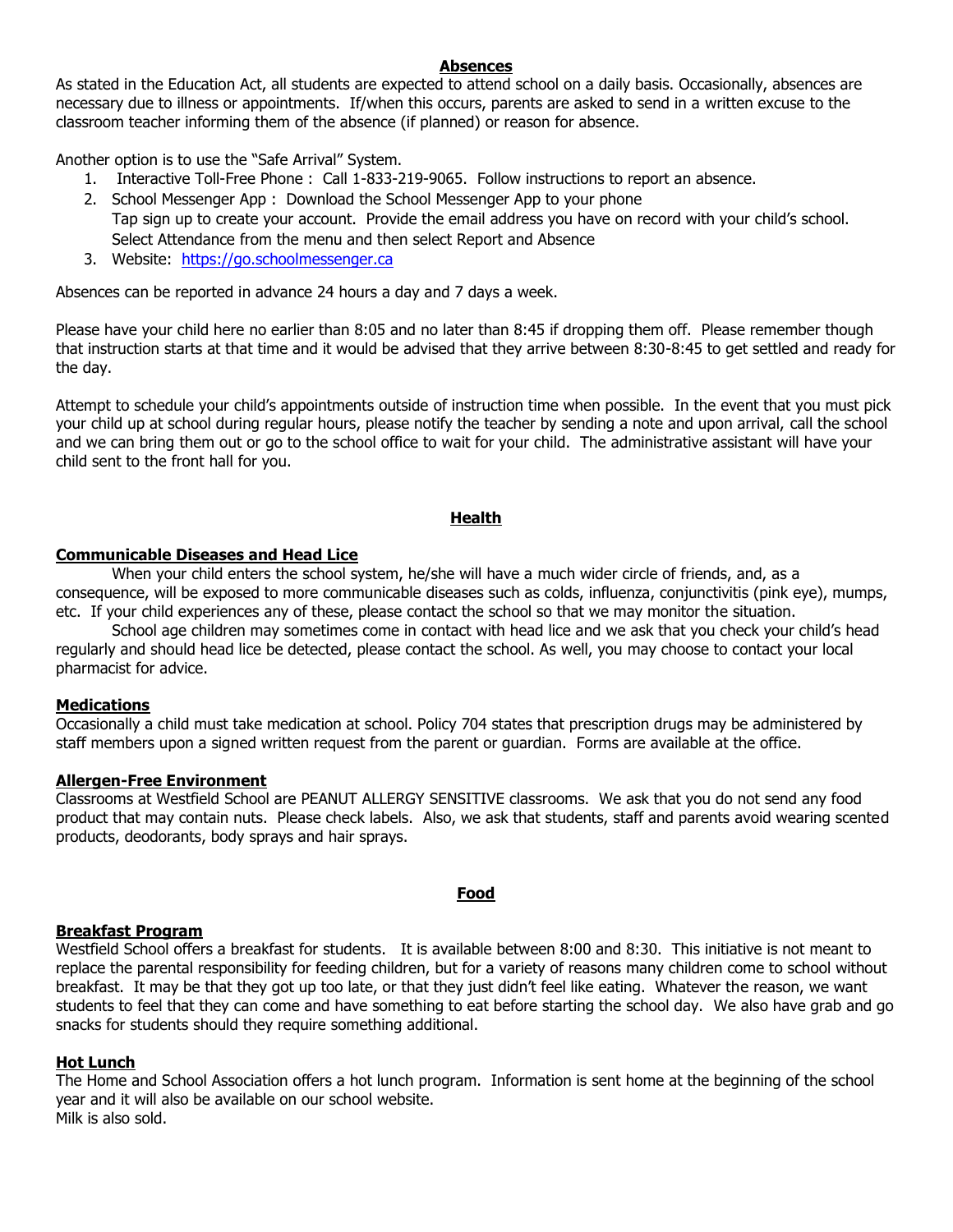#### number changes during the school year, please contact the school office.

#### **School Closure / Inclement Weather District SNOWLINE 643-7669**

On most days, students are expected to be outside during recess and lunch. Please dress your children according to the weather.

Occasionally, the school must close unexpectedly during the day, perhaps due to a storm, water problem or power outage. We do our best to make parents aware of early closures through radio

announcements. In the event of an early closure, it is essential that we have emergency closure information on file at the school so we are able to contact the appropriate person and send your child to a place where there will be someone to care for them. As well, your child should be aware of these emergency plans. We also ask that you monitor the weather situation in the morning in anticipation of a possible closure due to deteriorating conditions.

#### **Change of Address / Phone Numbers**

Please advise the office immediately if you have a change of address, change of phone number or your child has a change in living arrangements. It is important that the school keep all information relative to students up to date.

#### **Lost and Found**

**Emergency Numbers**

Elementary students tend to lose their belongings at school. Because many children have similar items, children can sometimes have difficulty identifying their own. Our Lost and Found area, which is in the hallway by the gymnasium, is often left with many unclaimed articles. If you label all of your child's belongings, perhaps we can keep these losses to a minimum. We ask you to periodically check our Lost and Found area as we do donate items that are not picked up.

#### **Home School Connections**

**Communication -**It is understood that the majority of a child's learning takes place in the home, particularly during the formative years. It is also recognized that a good working relationship between the home and school can greatly benefit the child. The staff at Loch Lomond School want to encourage this type of relationship through communication in the form of newsletters, notes, and phone calls when needed. We also recognize that there may be a need for parents to meet personally with a teacher, and we encourage this. If a meeting needs to be scheduled, please contact the teacher to set up a time.

**Parent School Support Committee -** This is a support committee comprised of parents, community, teachers, Home and School, District Education Council, and the school Principal. Meetings are open to the public and the dates, times, locations and agenda are jointly prepared by the PSSC Chair and the Principal.

**Home and School Association –** Westfield School has an active Home and School Association. If you are interested in attending the meetings, please check the monthly newsletter for dates and times.



#### **Safety**

When a child is hurt at school or becomes sick, our first step is to call the parents. Sometimes, however, the parent can not be reached by phone. The school requires that you provide an alternate phone number for such an emergency. When considering who to specify as an emergency contact person, please choose someone who is generally home during

the school day and available to pick up the child from school. PLEASE ensure that the phone number is a working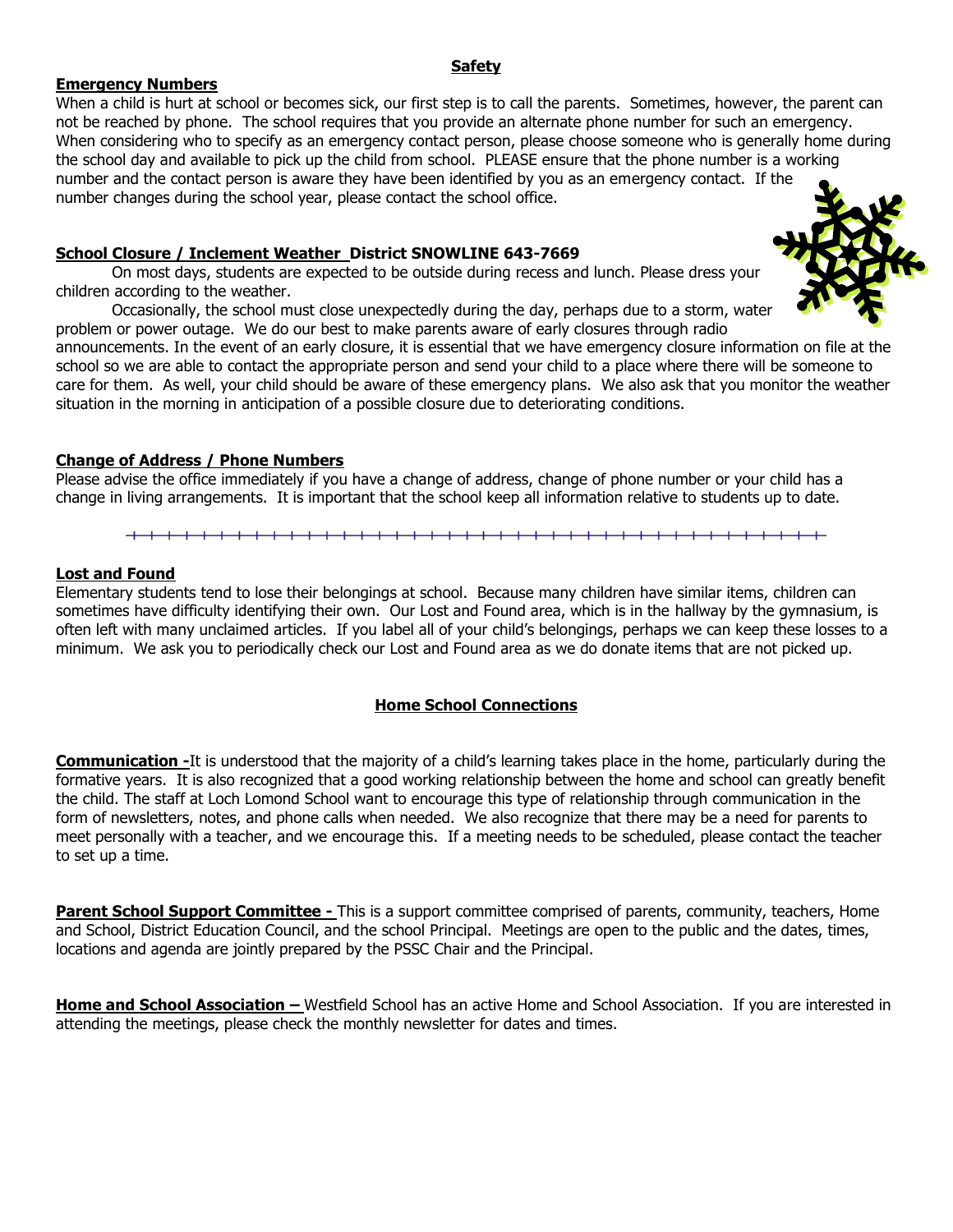#### **Parent Volunteers –**

The staff and students always benefit from the services of parent and community volunteers. Several parents come to the school on a regular basis, and their support is greatly appreciated. The school needs volunteers to ensure the continued success of programs and events such as fundraising, field trips, Fun Day, library, athletics, and other various classroom activities. Volunteers can read to children and listen to children read. Parents who enjoy art activities and music are welcome to share their talents with us. People who don't feel comfortable in the classroom can help out in other ways. Please discuss volunteering with your child's teacher, the school, or your Home and School Association.

Provincial policy requires that all volunteers in the public school system must have knowledge of Policy 701 (the Policy for Protection of Students) and present a validation form as well as a current police record check prior to volunteering at school.

Parents who will be driving children to extracurricular events need to have \$2,000,000.00 liability insurance, a criminal record check and a note from the parent of the child you are transporting. These forms are available at the office.

**Homework -** Homework provides students the opportunity to practice the skills they have learned at school. Parents can help by ensuring that students have a quiet work area. Bring homework supplies to the work place and plan a homework time. If you are finding homework challenging for your child, please do not hesitate to contact your child's teacher.

#### **Positive Learning Environment**



The Positive Learning Environment Policy is a provincial document that was adopted in April, 1999. It calls upon all schools in the province of New Brunswick to implement guidelines and practices that will promote and support a safe, positive educational setting. All students and staff have the right to learn and teach, in a safe, orderly, productive and harassment-free environment without being disrupted by others.

#### **School Rules**

All students are expected to follow school rules governing classroom, hallway, restroom, playground and school bus behaviour. Classroom rules vary from teacher to teacher, but ultimately, classroom rules are designed to maintain an orderly classroom which promotes work completion, concentration and learning. To maintain a safe and healthy atmosphere for everyone, students are expected to follow the rules set by the school at all times.

• If you are in the building during the playing of O Canada, we ask that you please stand and model appropriate behaviour for our students.

#### **Playground/Outside Play**

When children use the playground and field during supervised times, the following rules are in effect:

- Respect area boundaries designated by the school.
- Do not act in a physically aggressive manner (fighting, pushing, play fighting, roughhousing)
- Use the playground equipment safely
	- Do not climb up the slides
	- Take turns on the equipment
	- Use appropriate language

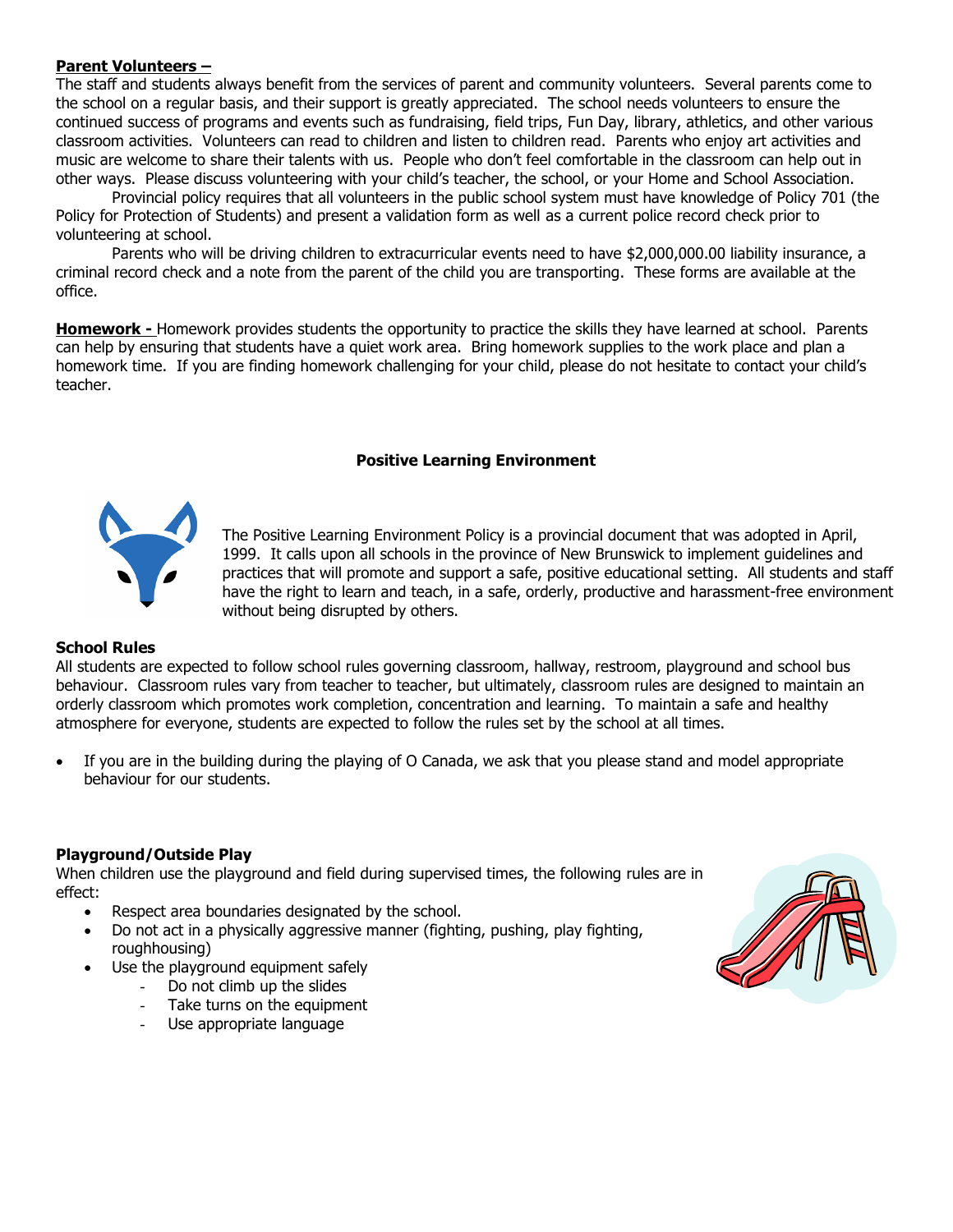#### **Personal items**

We ask that personal electronics such as cell-phones, IPODs, MP3 players or electronic games remain at home. We do not have lockers and things can go missing or get broken quite easily.

Occasionally, teachers may request students bring to school a toy, book or a personal item pertaining to a school activity. Otherwise, please do not permit your child to bring toys or other valuables to school. Children who lose a favourite toy can become very upset. Sometimes a child lends a new toy to a friend and the toy becomes lost or damaged. Toys and valuable items are best left at home.

#### **Emergency Evacuation Procedure**

In accordance with the Superintendency Emergency Preparedness Plan, we would like you to be aware that every possible precaution is being taken to ensure the safety of your child. We are cooperating with local authorities, Anglophone South School District and the Emergency Measures Organization in this activity.

Our school has prepared an Emergency Response Plan that is designed to safeguard your child against emergencies and disasters. The program includes an emergency plan that provides for dispersal of pupils to their homes when circumstances dictate or for their retention at school, or evacuation to an alternate shelter when the situation warrants such action.

If emergency warning time is sufficient, children will be sent home. In the case of some emergencies, it would be best if we retained the children and sealed the building to ensure the safety of the children. If, on the other hand, we have to evacuate the building, then we would go to either Westfield United Church or River Valley Middle School. We have the permission of to use the facilities.

It is very important that we have access to our telephone lines in order to communicate with emergency services. This would be difficult if many parents were calling into the school. We will convey all necessary information to you by Talk Mail, Twitter (which is on the website too) and through the local radio stations. Also, we would need to keep the driveway in front of the school free for emergency vehicles and for school buses.

The police and officials would set up a parent information site: **River Valley Arena**

It is our sincere hope that a disaster will never occur; however, the implementation of the emergency response plan will ensure the health and safety of your child under all anticipated emergency conditions.